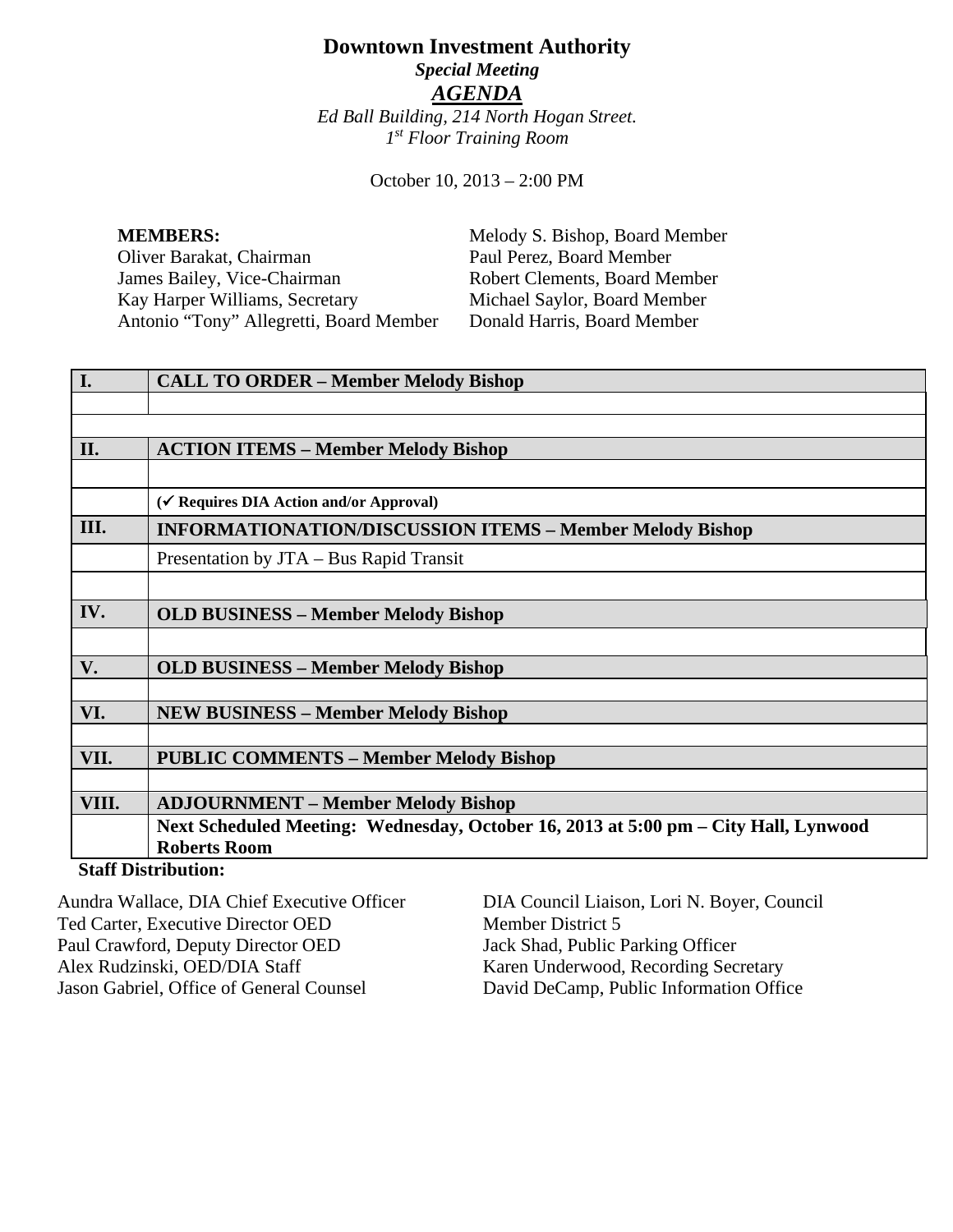

#### **Downtown Investment Authority**

**Ed Ball Building 214 N. Hogan Street, 1st Floor Training Room**  *Wednesday, October 10, 2013 – 2:00 p.m.*

#### *MEETING MINUTES*

**Board Members Present:** Acting Chairwoman M. Bishop, Vice Chairman J. Bailey, T. Allegretti, and K. Harper Williams

**Board Members Not Present:** Chairman O. Barakat, P. Perez, R. Clements, and M. Saylor

**Office of General Counsel:** Jason Gabriel

**Council Members Present:** Council Member Lori Boyer, District 5; and Council Member Don Redman, District 4

**Attendees:** Nathaniel Ford, JTA, Chief Executive Officer; Brad Thoburn, Vice President of Strategic Planning, JTA; Suraya Teeple, JTA Urban Planning Administrator; Neil Nance, JTA Project Manager; Aundra Wallace, DIA, Chief Executive Officer; Jim Klement, OED Staff; and Karen Underwood, Recording Secretary.

## **I. CALL TO ORDER**

Chairwoman Melody Bishop called the special meeting to order at approximately 2:09 p.m.

## **II. ACTION ITEMS/INFORMATION ITEMS**

**None** 

## **PRESENTATION:**

#### **JTA – BUS RAPID TRANSIT**

Nathaniel Ford, Chief Executive Officer, JTA, presented the Bus Rapid Transit System. Mr. Ford stated that the first workshop meeting was held on March 27, 2013 at the Wyndham Hotel. He stated that Jacksonville's system will cost \$110 million and when finished will be one of the largest in the Southeast. Eighty percent of the funding comes from the Federal Transit Administration, 10 percent from the State of Florida and 10 percent from JTA.

Mr. Ford and the transportation officials met with DIA members to discuss the upcoming downtown portion of the Bus Rapid Transit system scheduled to be completed in March 2015.

Jim Klement, OED stated how the JTA began working with the Downtown Development Review Board (DDRB) and also how the DDRB was formed in 2003 to implement design guidelines within the Development of Regional Impact (DRI) boundaries. The JTA is moving forward with their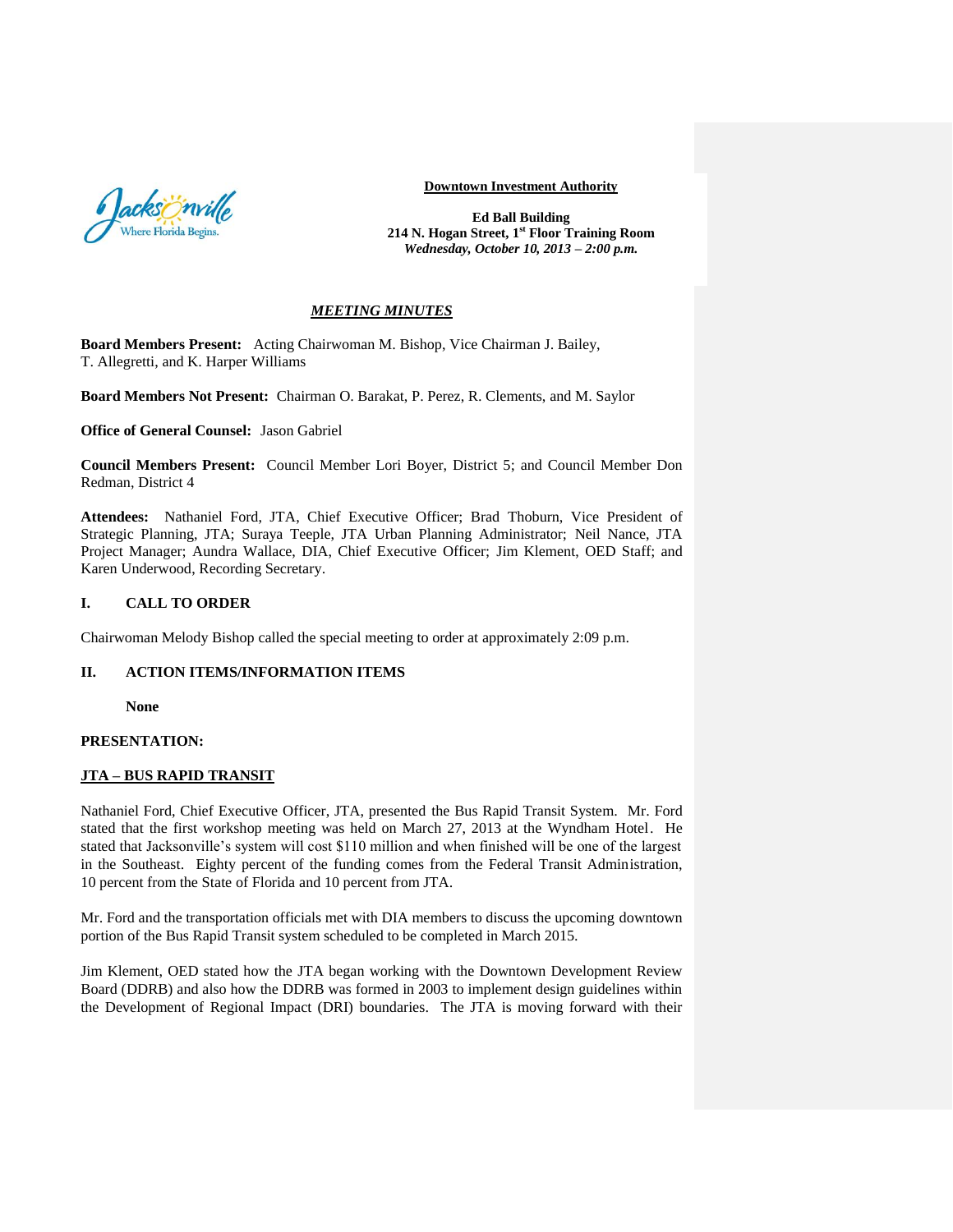Downtown Investment Authority October 10, 2013 Page 2 of 5

mass transit project, including the Bus Rapid Transit (BRT) downtown. OED felt there should be some input and review of the appropriate design aspects for the project in 2011-2012. On August 2, 2012, JTA presented the project to DDRB and it was approved for a final review.

Chairwoman M. Bishop inquired regarding the comments from DDRB. Jim Klement responded that there was a clarification of some of the relationship to the horizontal pathway and addressed pathway widths, existing/non-existing parking, and treatment of utilities where the DDRB would try to improve streetscape aspects. He also brought up the design, color coding and branding of the structures. JTA addressed why it was important to have a branding for this project.

Brad Thoburn stated that Suraya Teeple is the person that guides them through the federal process, environmental planning work, and has gotten the program moving forward. Neil Nance handles the design engineering for downtown. Concerns arose from new residents in March 2013. JTA came up with a solution to go to FTA and they received a waiver from the requirement that 50 percent of the lanes would have to be dedicated lanes at peak hour for buses.

Suraya Teeple shared a PowerPoint presentation showing where the stops will be located.

Chairwoman M. Bishop stated that transit-oriented design could be an economic boost to the city.

Nathaniel Ford commented that the criteria for new BRT projects going forward require a higher level of dedicated bus right-of-way.

Councilmember Don Redman asked for an explanation of the difference between the original design for Riverplace Boulevard and the current design. Brad Thoburn stated that the JTA-dedicated lane was removed.

Councilmember Don Redman asked if there would there be a problem with a bike lane on Riverplace Boulevard. Brad Thoburn responded that he would defer to the authorities at the City.

Chairwoman Bishop commented that Jacksonville is competing with larger metropolitan areas and asked if there would there be a federal regulation that would allow the developer to work with JTA.

Nathaniel Ford responded that he anticipates developers will consider the opportunity to leverage public dollars behind this infrastructure investment

Board Member Tony Allegretti referenced the proximity of the Skyway station and asked if there were plans to utilize Skyway access from the bus stop. Mr. Ford responded that they would not take the BRT system and overlay it on their existing system.

Suraya Teeple referenced the bus stations and stated that all of them are developed in conjunction with DDRB streetscape guidelines.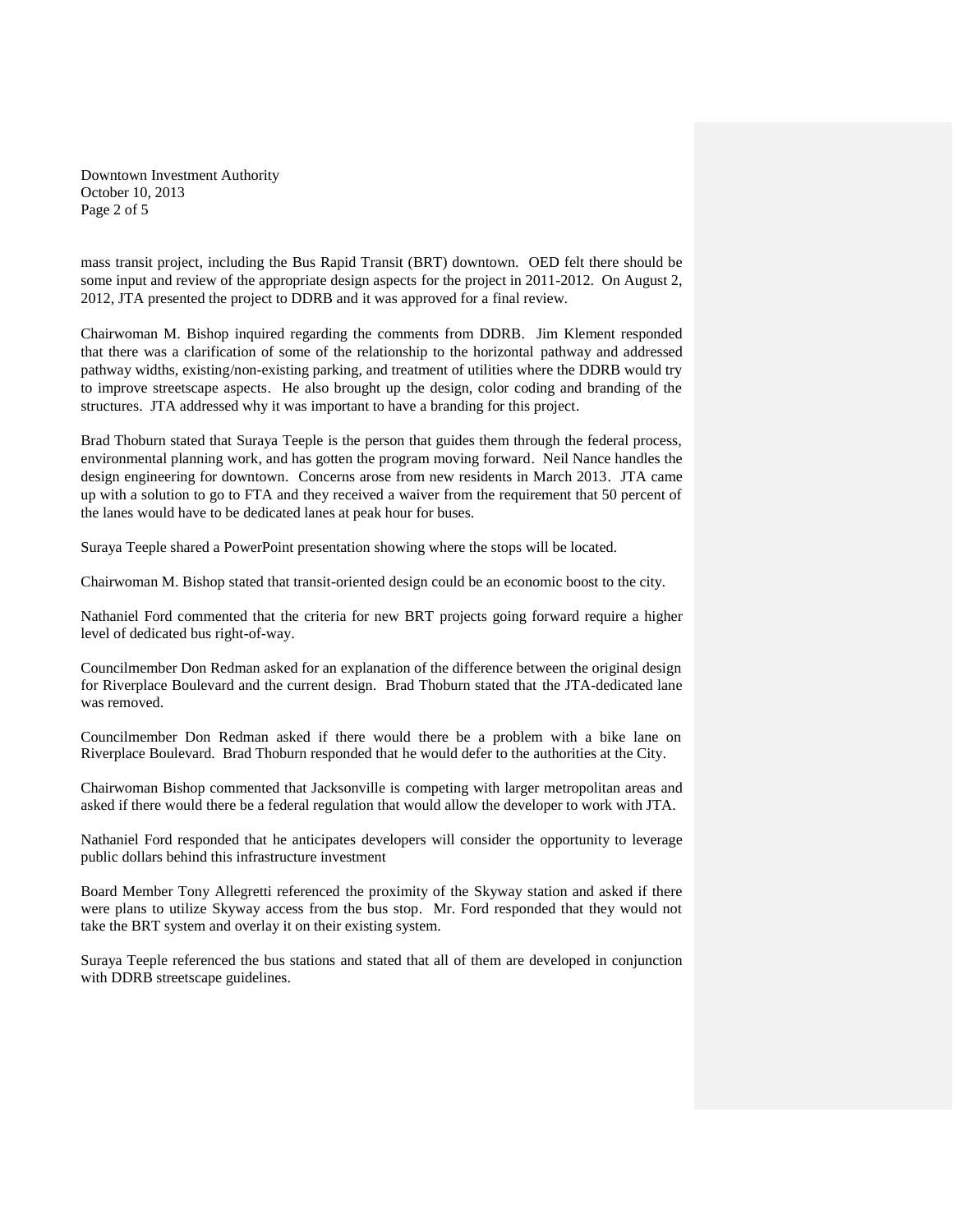Downtown Investment Authority October 10, 2013 Page 3 of 5

Councilmember Redman inquired if the bus stations would have advertising on them like the others. Ms. Teeple responded that the JTA plans to construct bus shelters in locations where advertising is permitted.

Chairwoman Bishop has concerns regarding the yellow color of the shelters. She suggested the Jacksonville Jaguars gold and teal colors be displayed.

Chairwoman Bishop opened the floor for discussion.

Bruce Fouraker assumed the color change on a station might not affect the branding.

Ms. Teeple commented that the grant does require branding and DDRB's design approval did not specify a color for the bus shelters. JTA has developed a 10-year shelter program for the cost of maintenance.

Nathaniel Ford stated that the suggested color of the shelters could be changed; however, the project would have to go back through DDRB review process and the delay could jeopardize the entire grant.

Brad Thoburn stated that that Mr. Nance needs to get the design plans by December 2013.

Chairwoman Bishop pointed out that the DIA could write a letter requesting that the project be moved out of committee and be approved by City Council.

Chairwoman Bishop inquired of Jason Gabriel about the status of DDRBs action with respect to the transit shelters. Jason Gabriel responded that the JTA is operating under a development order approved by the DDRB with respect to same... Per the Overlay requirements requirements, the DDRB approves the type, design, number, spacing, and location of transit shelters.

Jim Klement commented that the JTA and DDRB have already spent a fair amount of time discussing the color of the shelters.

Councilmember Boyer asked Jason Gabriel if the DDRB-approved design guidelines were adopted by OED. Mr. Wallace responded that OED provided those guidelines to the JTA before Mr. Ford's tenure.

Council Member Boyer pointed out that it is within the purview of the DIA to change the DDRB design guidelines to be consistent with the branding of downtown.

Chairwoman Bishop noted that the purpose for the day's meeting was to address the board's concern regarding the yellow color of the shelters with JTA. She inquired if the JTA could reconsider the color. Nathaniel Ford commented that if there were a way to revisit the color without slowing down the continued control agreement and move forward, the FTA and JTA would do so. Aundra Wallace stated that the purpose of the special meeting was to discuss the actual color of the shelters. The ultimate authority is with the FTA at this time.

**Formatted:** Font color: Auto **Formatted:** Justified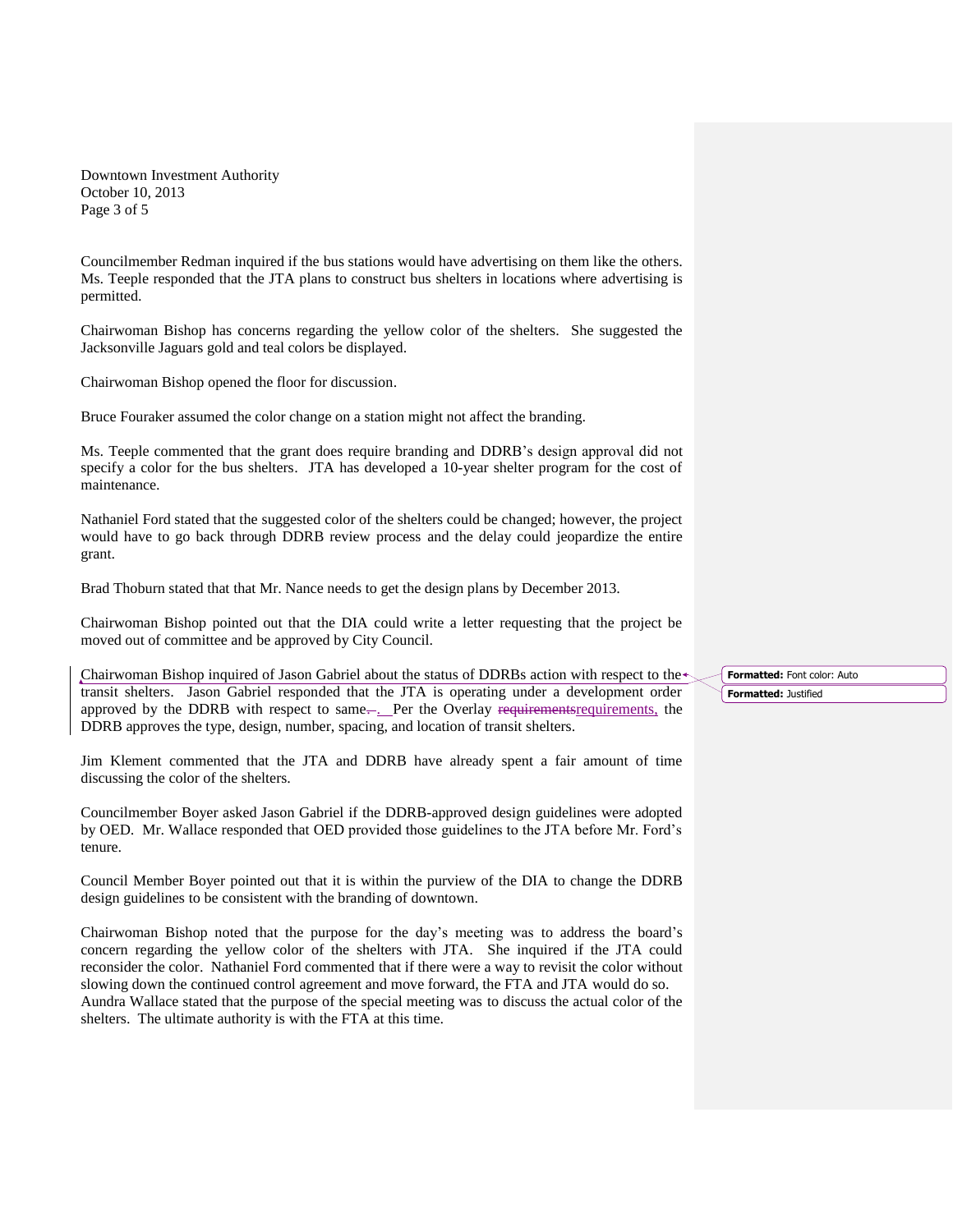Downtown Investment Authority October 10, 2013 Page 4 of 5

Council Member Boyer noted that there was a deferral request by the DIA in reference to the continuing control agreement. In addition, if DIA withdraws that request and says that they are content with moving it forward because, they are discussing the design, then that does not hold up the agreement. She inquired if the shelters had to be an entirely yellow color or no color at all. If it is already within the scope of their approval and the request is made to make a modification that should not be an issue. Jason Gabriel stated that they might have some flexibility.

Mr. Wallace stated that, due to the way the DIA was established and the guidelines created, the DIA board must constantly rely on OGC to provide further clarification about exactly what can and cannot be done administratively.

Mr. Ford commented that the JTA is committed to working with the DIA on the color. The yellow color scheme was chosen a couple of years ago and JTA did not want delay the project by readdressing the design.

Chairwoman Melody Bishop asked for feedback from Board Member Harper-Williams and Board Member Allegretti on their support for the project. Mrs. Harper-Williams stated that she did not want to put this project in jeopardy. Mr. Allegretti understands that this project was made before the DIA was created and concurs with Mrs. Harper-Williams.

Nathaniel Ford noted that the JTA and FTA have had quarterly meetings over the last few years. The Project Management Oversight Committee reviews the JTA's work.

JTA does agree with the board on the project.

Jim Klement stated that, as the DDRB liaison, there is a genuine desire to work together with the DIA.

#### **VI. OLD BUSINESS**

None

**VII. NEW BUSINESS**

None

## **IV. PUBLIC COMMENTS**

None

**VIII. ADJOURNMENT**